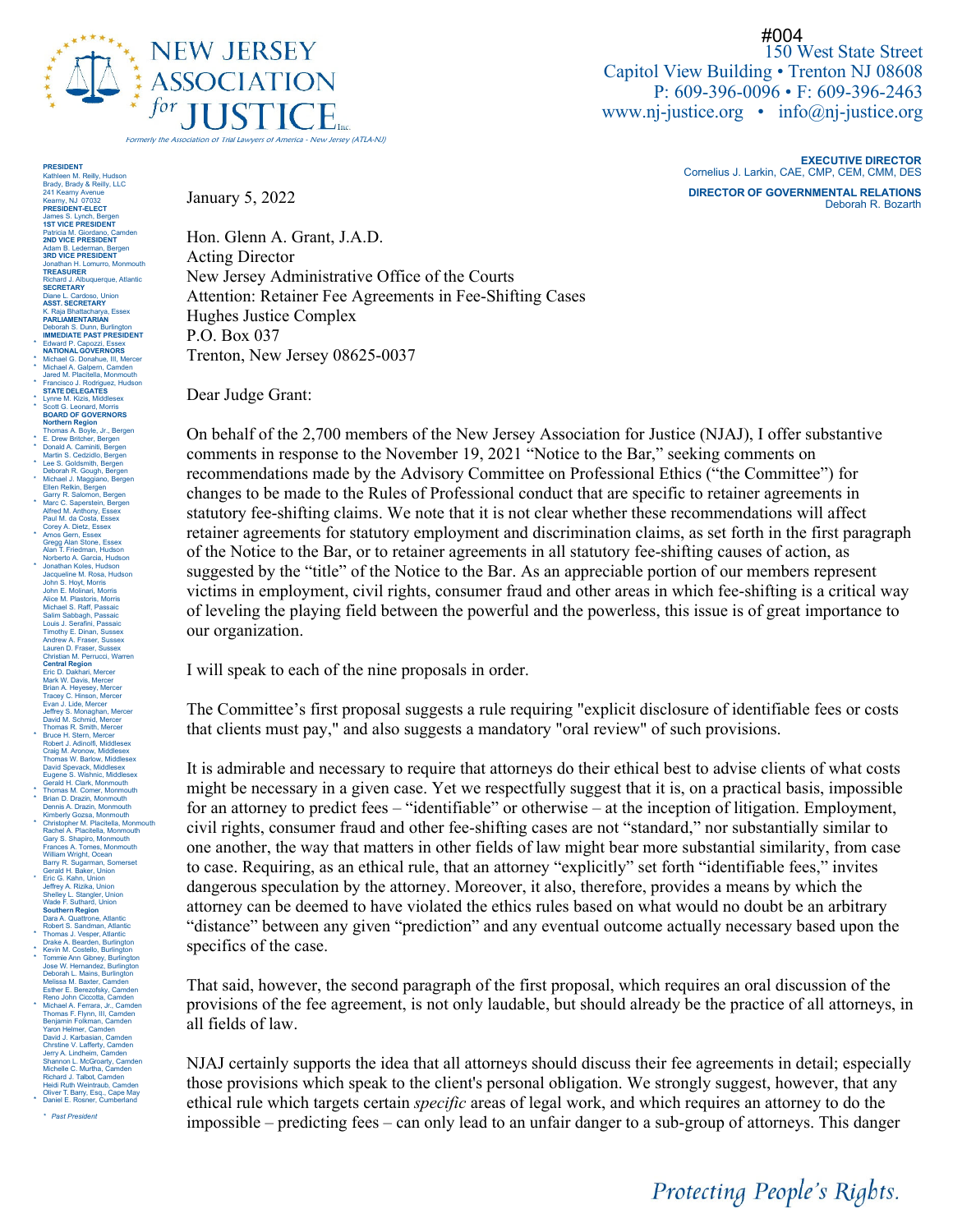

might then, despite best efforts and good faith, result in multiple ethics violations, depending upon how many cases that attorney handles. Were such a rule to be put in place, it would substantially and unfairly affect lawyers doing this work.

Even more troubling, for substantially the same reasons, is the Committee's second proposal, which would require lawyers to "estimate" fees and costs and "range of case value" at the initiation of representation.

This is, again, effectively impossible, as every case is unique. Such a rule will automatically expose each attorney, in every case, to a potential ethics violation, if the attorney does not come (arbitrarily) "close enough" to such an estimated value. The New Jersey Supreme Court, in discussing whether a statutory emotional distress award in a New Jersey Law Against Discrimination case was so excessive as to shock the conscience of the court recognized the "broad range of acceptable" outcomes in these cases:

> Here the trial judge did not find "comparable" cases and verdicts selected by defendants to have sufficient similarities to plaintiffs' case to allow for a true comparison. However, if the court found a true comparable case, the next question would be, which jury conferred the right monetary award? Any true comparative analysis would require a statistically satisfactory class of cases, and the class would have to be composed not only of factually similar cases but also similarly constituted plaintiffs. Then, the court would have to announce the broad range of acceptable emotional-distress awards, given that no two juries would likely return the same award. **Stating the issue suggests the futility of that process.** *Cuevas v. Wentworth Group*, 226 N.J. 480, 506 (2016) (emphasis added).

Surely attorneys meeting with clients face the same futility in determining a "range of value" to provide to a client at the inception of litigation.

While predicting fees is impossible, it is possible to summarize the *types* of expenses which typically arise. Many lawyers in New Jersey already do this.

Similarly troubling in Proposal No. 2 is the idea that fees ever "invade" a client recovery. We do not understand why this word was chosen, because, by such a definition, *all* legal fees "invade" a client recovery in any field where a sum of money is sought on a contingency. When an attorney represents a client in a personal injury matter, for example, the attorney's fee expectation "invades" the total recovery, as it does in a breach of contract matter; or in any matter where the client is not paying hourly fees in a non-contingent arrangement.

As well, the second proposal is confusing because it also uses the word "exceed" to describe fees in relation to a client recovery. Yet in Proposal No. 6 (addressed below), the committee clearly recognizes that any legal fee recovered in a fee-shifting case *is part of the client recovery* and forms a part of the *total recovery* in the matter. Once the *total* recovery – secured either by way of settlement (as the defense is made aware of accumulated fees and/or the possibility of further fees if it does not settle) or by way of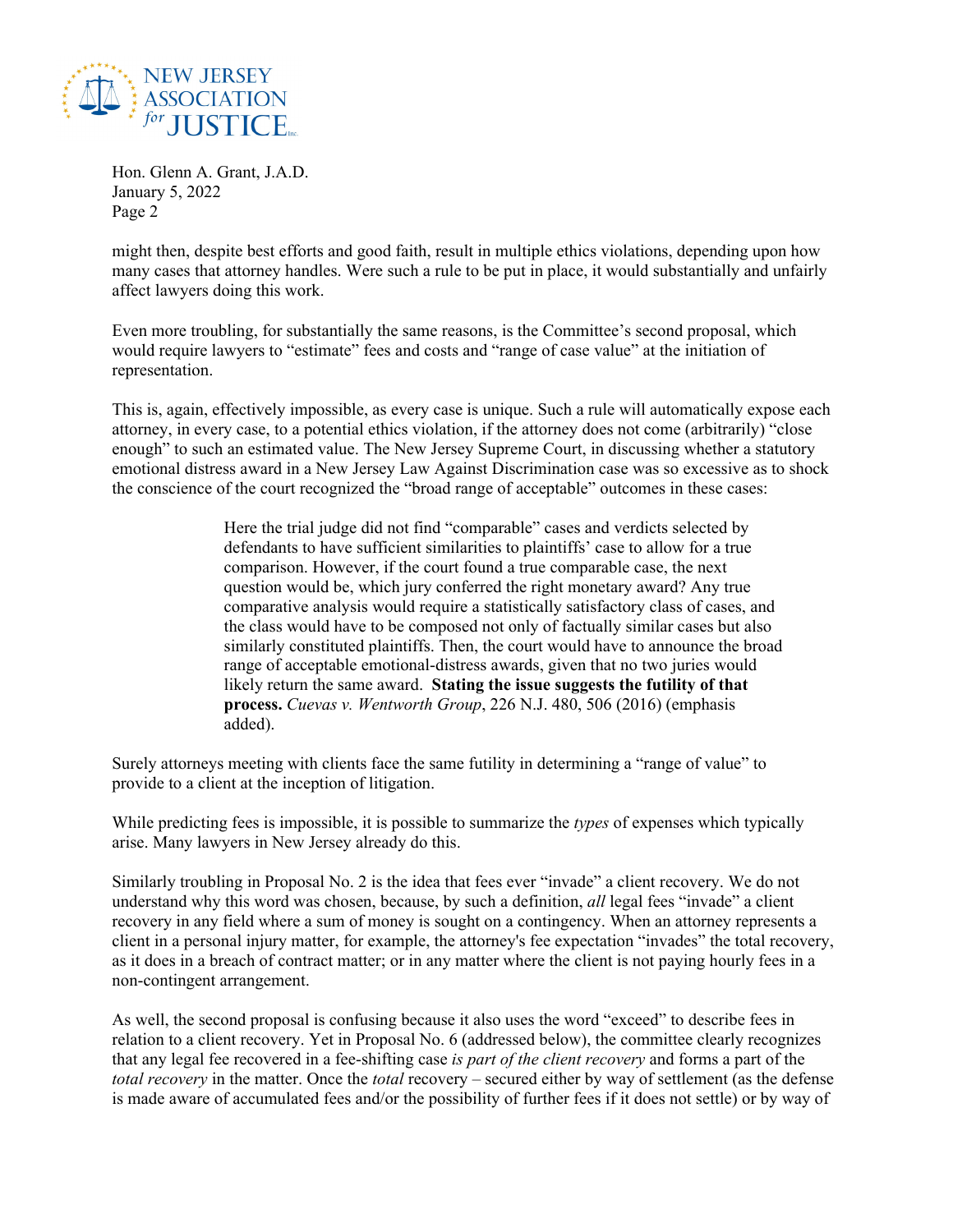

application after verdict – has been obtained, the fee agreement then operates to describe the fee the lawyer expects from that total recovery.

In the context of statutory fee-shifting matters, however, the suggestion that attorneys' fees and costs will "invade" or "exceed" a client's recovery ignores the very principles upon which fee-shifting rest. "Feeshifting provisions 'are designed to attract competent counsel' to advance the public interest through private enforcement of statutory rights that government alone cannot enforce." *Pinto v. Spectrum Chemicals and Laboratory Products*, 200 N.J. 580, 593 (2010). The attorneys who undertake "such cases serve as 'private attorneys general,' vindicating the rights of defrauded consumers, the victims of discrimination, and whistleblowers who suffer retaliation for exposing wrongdoing." *Ibid., citing Evans v. Jeff D*., 475 U.S. 717, 745 (1986) (Brennan J., dissenting). Such shifting fees and costs, therefore, are awarded to the plaintiff in addition to any other award and therefore do *not* "invade" the plaintiff's recovery.

There is, therefore, neither "invasion" – at least, not in any way different from all other fields of law in which a sum of money is sought on a contingent basis – nor the possibility that the client recovery could be "exceeded" by the lawyer's fee. The lawyer's fee is *part* of the client's recovery.

Words like "invade" and "exceed" in describing that portion of a total recovery comprising the attorney's fee, should, respectfully, *not* be used in any discussion of this concept, as such words redefine a lawyer's fee in a way unique and specific to these cases and are unfair to the lawyers who practice in these fields of law.

We must also respectfully object to any characterization of legal fees in these cases as "astronomical," because this is an unfairly pejorative term that could easily be applied to all legal fees in all areas of law, since the word has only subjective, arbitrary and relative meaning. When, for example, in a \$9 million personal injury recovery, an attorney secures a \$3 million fee based upon the total lodestar of work representing a small fraction of that fee, is the fee "astronomical?"

The lawyer absolutely has an obligation to advise a client, at the inception of representation, that she or he feels that the case has whatever strengths and weaknesses the lawyer can reasonably identify (at the very start of a fact pattern, when most of what the attorney thinks about a case is based on what the client represents), but there are so many variables that affect value, as well as how long a case endures before it is resolved or goes to trial, that it is unfair and unreasonable to expect the lawyer to do more.

The very fact that the lawyer is risking their own assets (time and capital) in a case should, in and of itself, represent a commitment to the client that the lawyer believes in the matter.

The Committee's third proposal, which suggests a continuing obligation to inform clients about rising fees and costs, would require that an attorney should do so on a "continuing" basis. We do not appreciate how to temporally or quantitatively define the concept of "continuing," since a contingent attorney in a fee-shifting matter is not "billing" their client. Certainly, if a client asks, at any time, for a good faith estimate of where fees and costs might be, an attorney ought be ready to provide that information, and should certainly do so. Yet we respectfully suggest that RPC 1.4(c) already requires such communication, any time the client asks.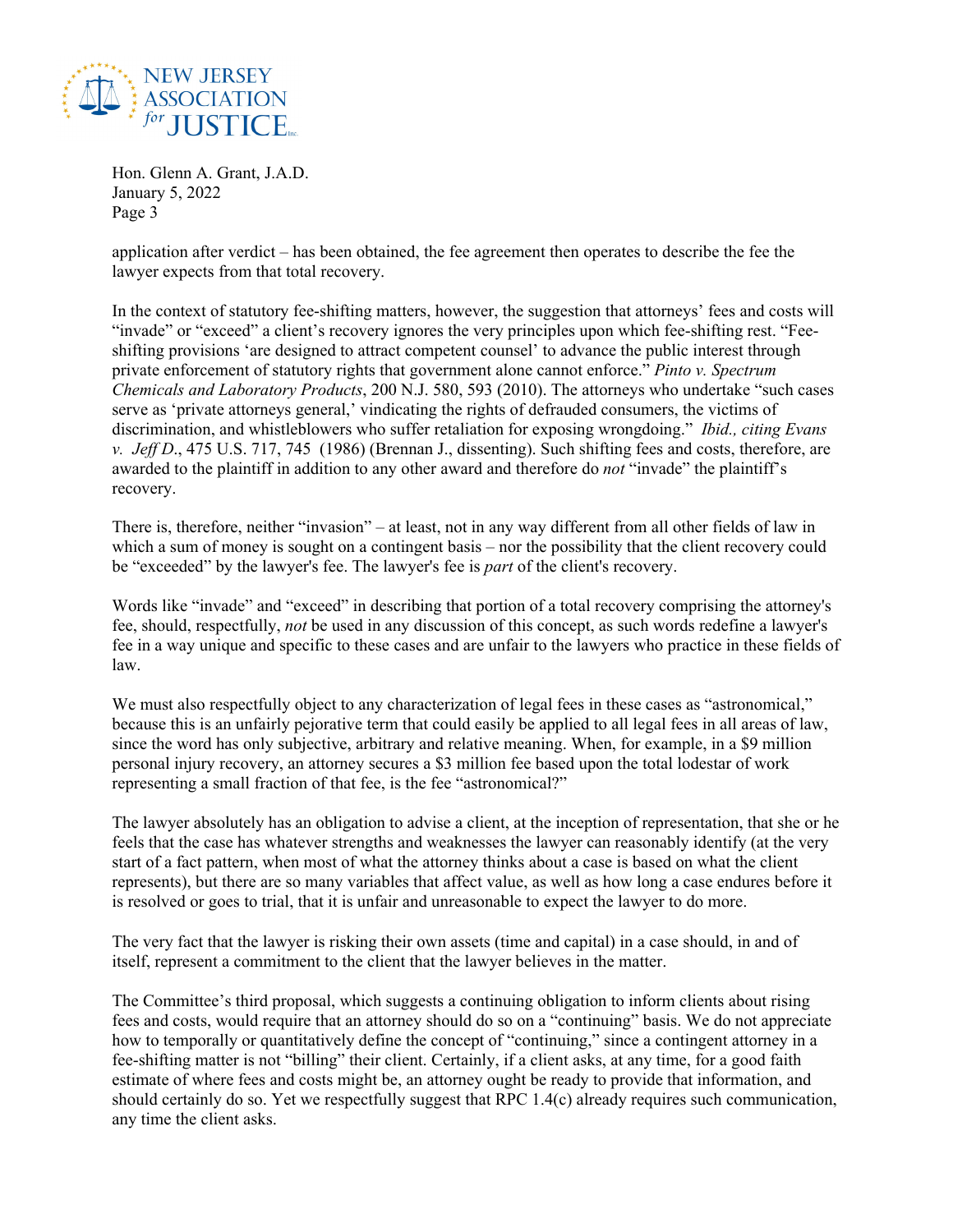

Aside from the already existing dictates of that rule, we do not believe that lawyers in these specific fields of law should be tasked with an especial obligation to provide estimates to a client on a seemingly arbitrary basis. Such an obligation does not exist for other contingent attorneys. As well, this obligation is already addressed by the above rule.

For reasons substantially similar to those already offered, we are also troubled by Proposal No. 4, which requires that attorneys "promptly" notify a client when the attorney fee may "exceed" a client recovery. As we have already suggested, the *entire* recovery in a matter, including any accumulated fee, belongs first to the client. It is not possible, therefore, for an attorney's fee to "exceed" the client's recovery; only to form a portion of it. Moreover, as the United States Supreme Court has long recognized, "a civil rights plaintiff seeks to vindicate important civil and constitutional rights that cannot be valued solely in monetary terms." *City of Riverside v. Rivera*, 477 U.S. 561, 574 (1986). "Regardless of the form of relief he actually obtains, a successful civil rights plaintiff often secures important social benefits that are not reflected in nominal or relatively small damages awards." *Ibid.* The court in *Riverside*, as our own New Jersey Supreme Court has done, held that "proportionality" between the plaintiff's award and the attorneys' fee award is not necessary for the attorneys' fee to be reasonable. *Id*.; *see, Rendine v. Pantzer*, 141 N.J. 292 (1995).

Yet if there comes a point in a case where an attorney feels that the maximum amount possible in a *settlement* would be consumed, entirely, by fees and/or costs, the attorney should certainly advise the client as soon as the attorney reasonably suspects this to be the case. Once again, as long as words like "invade" and "exceed" are not utilized, as they are neither fair nor accurate, a general obligation, moderated by reasonability, to tell the client when a point of diminishing returns has been reached, is a reasonable one. Because, of course, a plaintiff in a fee-shifting matter always has the right to proceed to trial in order to obtain a verdict and a shifting attorneys' fee award, where the plaintiff is confident in his or her ability to prevail and understands the risk of loss.

We also note that the case upon which the Committee relies, *Chestone v. Chestone*, 322 N.J. Super. 250 (App. Div. 1999) is inapt. *Chestone* did not involve a fee-shifting employment, discrimination, consumer fraud or civil rights matter. Rather, it was a matrimonial case in which certain attorneys' fees and costs were ordered to be paid by one party to the other, where fees are awarded based, in part, on a party's financial need. The party need not prevail and such a fee award is authorized but not mandatory. *Chestone, supra*. at 255; N.J.S.A. 2A:34-23. The Appellate Division addressed the factors to be considered in making an award of attorneys' fees in such an action, which differ substantially from the analysis of a reasonable attorneys' fee in a statutory fee-shifting cause of action such as those existing under the LAD, the New Jersey Conscientious Employee Protection Act, the New Jersey Consumer Fraud Act and the New Jersey Civil Rights Act. "In matrimonial actions, more so than in most other areas in which counsel fees are awarded, the expenditure of attorney time is of less importance." *Chestone, supra*. at 257 (citation omitted).

The court noted that the emotional involvement of the parties to matrimonial actions. "Unfortunately, on occasion, the emotional involvement leads to acrimony. When those two factors are present, the parties, on occasion, permit their emotions and acrimony to predominate over reason. The attorney, on the other hand, must be detached from emotion and acrimony." *Id.*, at 259. It is, therefore, in matrimonial actions, "[t]he responsibility of the attorney . . . to provide sound legal advice . . . unaffected by emotion or acrimony." *Ibid*. "When an attorney sees that protracted litigation will be economically unfeasible due to the issues or amount in dispute and can reasonably foresee that anticipated counsel fees are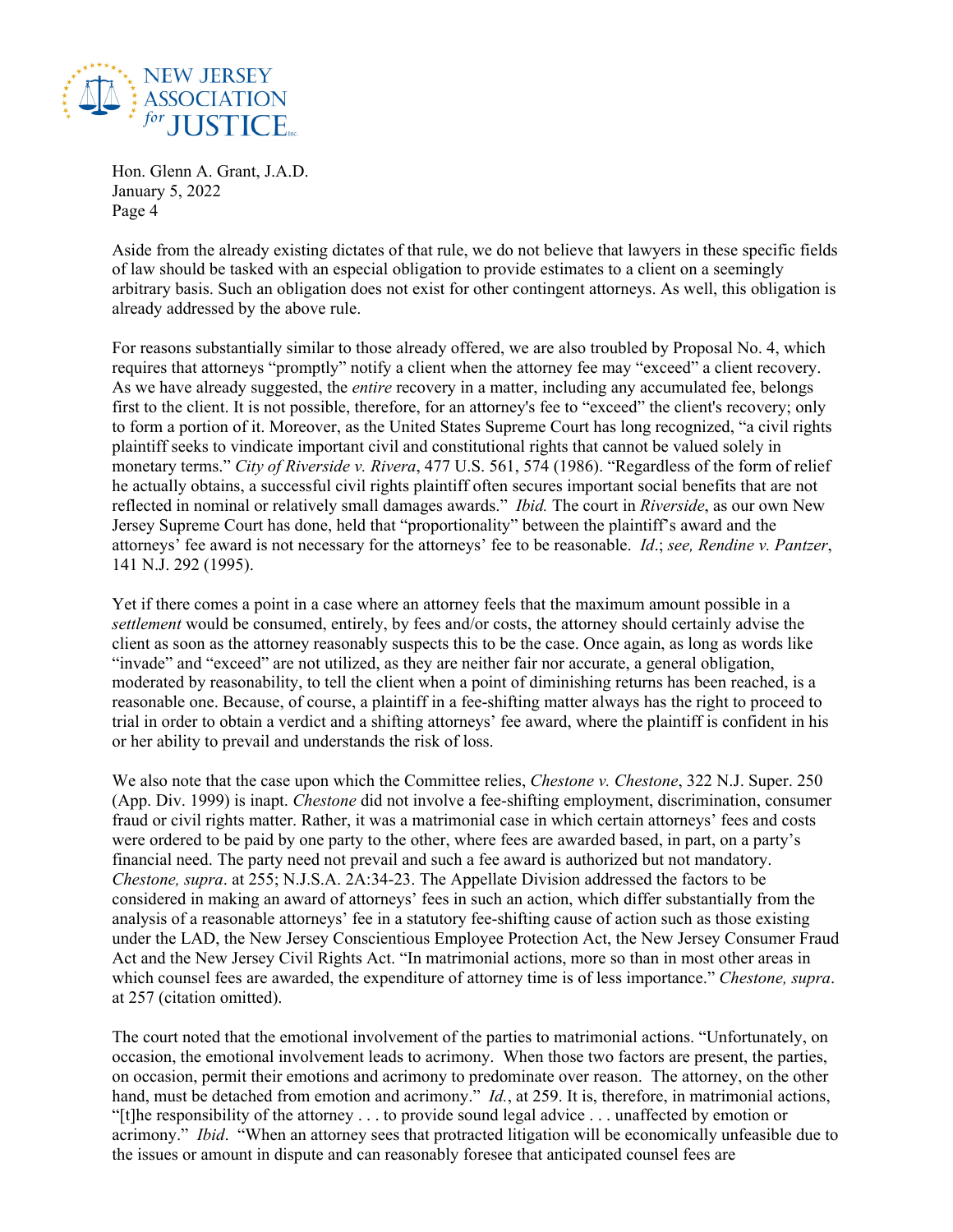

disproportionate to the amount in dispute, or exceed it, the attorney is obligated to communicate that fact tot eh client." *Ibid*.

The holding and reasoning of *Chestone* are grounded in the particular nature of matrimonial litigation and the limited ability for fees to be awarded in those matters. In those cases, where an emotionally overwrought client might be inclined to spend far more than he or she can hope to achieve, with no guarantee of a fee award, the Committee's recommendation and the Appellate Division's requirement that attorneys counsel their clients regarding fees, costs and proportionality make perfect sense.

That reasoning does not, however, translate to the types of statutory fee-shifting claims at issue here, where fees "shall" shift to a prevailing plaintiff, proportionality between damages and fees is not required and our State's public policy is advanced when private citizens pursue claims that cause a benefit not only to themselves but to the public at large.

Additionally, in any contingency matter with large liens, such as a Medicaid Estate lien, or a catastrophic injury case which may ultimately have a large Medicare and/or ERISA lien, there is the prospect that the fee may "exceed" the clients' *net* recovery (after liens). This may not become clear until tremendous costs are advanced and time expended. If the case may only proceed if the client gives separate "informed consent" at that stage, it seems there may be a real risk of conflict between the client and their attorney.

We also note that the Committee makes no recommendation regarding the obligation of an attorney defending a statutory fee-shifting claim to have such a "frank discussion" with their clients of the potential liability they face, including fees and costs. Nor is there any suggestion that defense attorneys in these cases advise their clients that the fees and costs they expend could be far exceeded by an award to a successful plaintiff.

NJAJ agrees entirely, however, that an agreement which provides *both* for a contingent recovery in the event of success, but *also* for the payment of the full hourly fee in the event of failure, is neither contingent nor reasonable, and should be considered presumptively unreasonable.

That said, however, Proposal No. 5, which addresses this, should recognize that, in certain fee-shifting matters, a client may agree to an initial retainer for a certain period of time, after which the matter proceeds to a contingent percentage. Also common are situations where the attorney reduces the amount of their normal hourly rate in exchange for an additional contingency that materializes only in the event of success.

These "mixed" arrangements are fairly commonplace, but the use of the word "modest," in connection with the word "bonus," is troubling, inasmuch as it would establish a new way of artificially confining or reducing the agreed-upon percentages that the committee already recognizes (see below, in a later proposal) are exempt from Rule 1:21-7.

Mixed contingency agreements where there is a reduced hourly rate or a limited-time hourly relationship before converting to a contingency do not provide a "bonus." The contingency in such arrangements is to allow both the attorney and the client to share some risk in a case. To term the contingency in such a mixed relationship as a "bonus," however, and to further suggest that an ethical modification of such a "bonus" be "modest," introduces a new and arbitrary way of further burdening attorneys wishing to aid clients in these fields of law.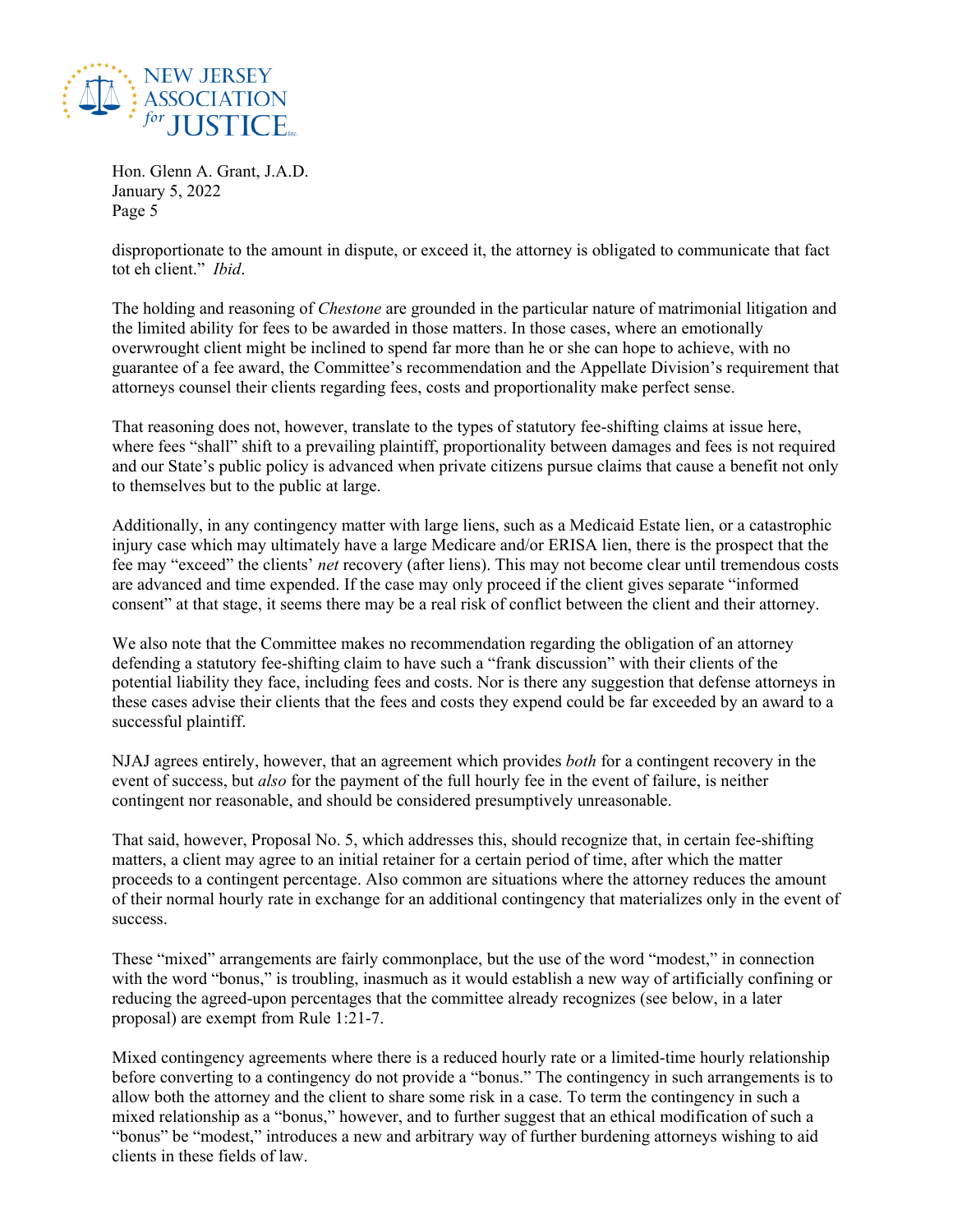

We fear that this will this dis-incentivize attorneys to enter into such agreements with otherwise willing clients, in cases that might be difficult enough that such agreements are the only way the client's rights might be vindicated.

Proposal No. 6, which states that it is not presumptively unreasonable to allow a fee to be based on both the ultimate recovery and upon any additional attorney's fee, is correct, and NJAJ fully supports any ethics rule which makes this clear. In fact, and as previously stated, and as the committee also recognizes, the client recovery at the end of a successful matter includes the attorney's fee a judge might separately award. The client must pay the attorney the fee from the total recovery awarded to the client, which includes any fee award by a judge. An alternative fee agreement which recognizes either a percentage or the hourly rate, whichever is greater, but not both, should correctly allow for the percentage to be based on the total recovery.

We are deeply troubled, however, by Proposal No. 7, which cites to RPC 1.2, and then suggests that the rule – which, as we appreciate it, did not contemplate the complexities presented by fee shifting – should operate to allow a defendant to condition settlement upon a waiver of plaintiff's attorneys' fee. This would allow a client, *sua sponte* and entirely unfairly, to unilaterally "renegotiate" their fee relationship with their attorney, eliminating the ability of the attorney to secure the true value of their service. Moreover, it permits defendant to impermissibly insert itself into the attorney-client relationship between plaintiff and their counsel.

The Committee relies upon the New Jersey Supreme Court's ruling in *Pinto, supra.,* incorrectly citing *Pinto* for the proposition that settlement offers contingent on fee-waivers are permitted in cases in which plaintiff is represented by private counsel. In *Pinto*, the Court held that in cases where plaintiff is represented by "public interest" counsel, settlement offers cannot be conditioned upon a fee waiver by plaintiff. The Court specifically noted that the reasoning used in reaching that result "may apply to private-practice counsel and her client but the case before us involves only a public-interest law firm." *Pinto, supra*., at 599, n. 8. Importantly, the Court recognized

> When a plaintiff is seeking monetary damages in fee-shifting cases, a defendant has no legitimate interest in how the plaintiff and attorney divvy up the settlement. In such circumstances, a defendant's demand that a plaintiff's attorney waive her statutory fee as the price of a settlement is not only an unwarranted intrusion into the attorney-client relationship, but a thinly disguised ploy to put a plaintiff's attorney at war with her client. Plaintiff's attorneys who are compelled to forfeit their hard-earned fee as a condition of settlement will be less inclined to take on the next case, and the cascading effect of that mindset will make it difficult to attract competent counsel to enforce the CFA, LAD, CEPA and other fee-shifting statutes. As Justice Brennan noted in his dissent in *Jeff D*.:

> [O]nce fee waivers are permitted, defendants will seek them as a matter of course, since this is a logical way to minimize liability. Indeed, defense counsel would be remiss *not* to demand that the plaintiff waive statutory attorneys' fees. A lawyer who proposes to have his client pay more than is necessary to end litigation has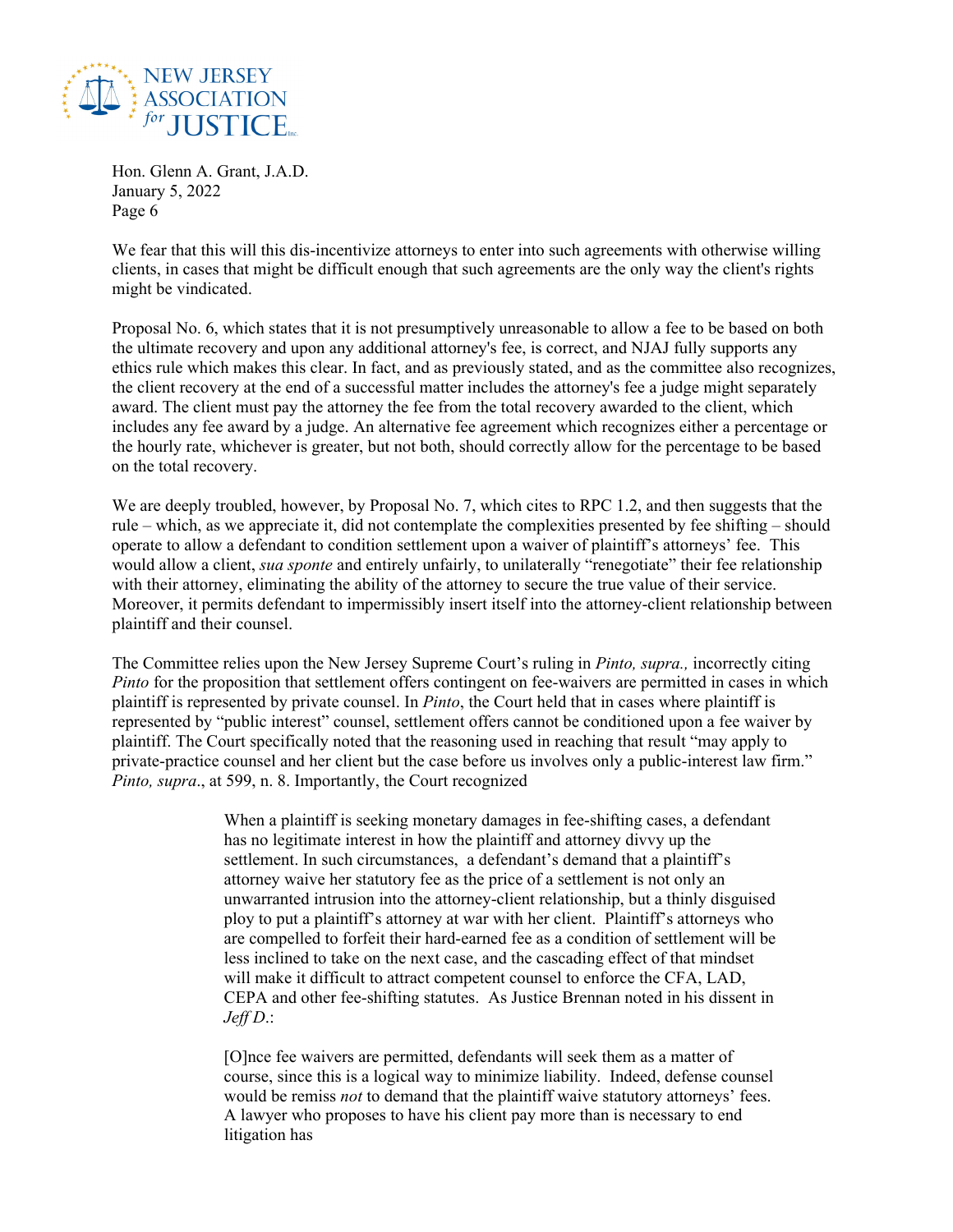

> failed to fulfill his fundamental duty zealously to represent the best interest of his client. *Pinto, supra*. at 599-600, *quoting Evans v. Jeff D*., 475 U.S. 717, 758 (1986).

The court went on to hold that the bar on fee waivers as part of settlement applies equally to fee shifting cases involving equitable relief only.

The reasoning of *Pinto* should be applied equally to cases involving "private practice" attorneys, for the same reasons articulated by Justice Albin in *Pinto* and Justice Brennan in his dissent in *Jeff D*. Creating a rule that allows defense counsel in statutory fee-shifting matters to condition settlement upon a fee waiver flies in the face of the public policy underlying fee shifting and will do no more than create a disincentive for attorneys to undertake these cases, thus leaving the victims of discrimination, whistleblowing retaliation, consumer fraud and other civil rights violations without a means to see redress unless they have the financial wherewithal to pay counsel on an hourly basis, win or lose.

Suggesting, as the Committee has, that attorneys aggrieved by such an event might then resort to "alternative" fee agreements, or provisions within their fee agreement to address such a maneuver, is not realistic, given that most clients would be without the ability to pay (or, candidly, the *willingness* to pay, if the client thought it fair to undertake that maneuver in the first place). Such a rule would be as unfair as one allowing a personal injury client to suddenly decide that the amount offered *would* satisfy she or he, as long as the attorney's fee was not included, and forcing the PI attorney to seek her or his fee in a separate action.

A provision in accordance with the proposal would certainly be widely celebrated by every defendant violating the above statutes, as they would now be able to create ethical separation between attorneys and clients on a routine basis, forcing clients and attorneys to be adverse to one another in nearly every case.

We respectfully suggest that this is the most dangerous proposal and may have the effect of effectively ending fee-shifting work on behalf of any client who does not have, independently, significant medical or economic injury. Neither such are predicates, however, for the necessary effectuation, through litigation, of socially remedial statutes like the LAD, the CFR, the CRA and others.

With respect to the Committee's proposal No. 8, while we support a rule which states that an attorney's expected contingency be correctly and accurately spelled out in the fee agreement, the Committees' suggestion that any fee over 33.33% is not "standard" is misleading and incorrect.

The Committee's eighth proposal acknowledges that statutory discrimination and employment matters are excluded from the cap on personal injury matters set forth in R. 1:21-7(c) but makes the flawed assumption that a one-third percentage is a "standard" or "presumptive" fee in statutory employment and discrimination cases.

Based upon that flawed presumption, the Committee recommends that attorneys in all such cases place a provision in their fee agreements that any contingent percentage being charged in excess of 33.33% is higher than the "standard" fee. This recommendation fails to apprehend that statutory employment and discrimination claims are not personal injury or tort claims. Moreover, it will have the effect of confusing and misleading clients who will inevitably be led to believe that any attorney charging in excess of 33.33% for such cases is outside the norm and possibly not charging an appropriate fee.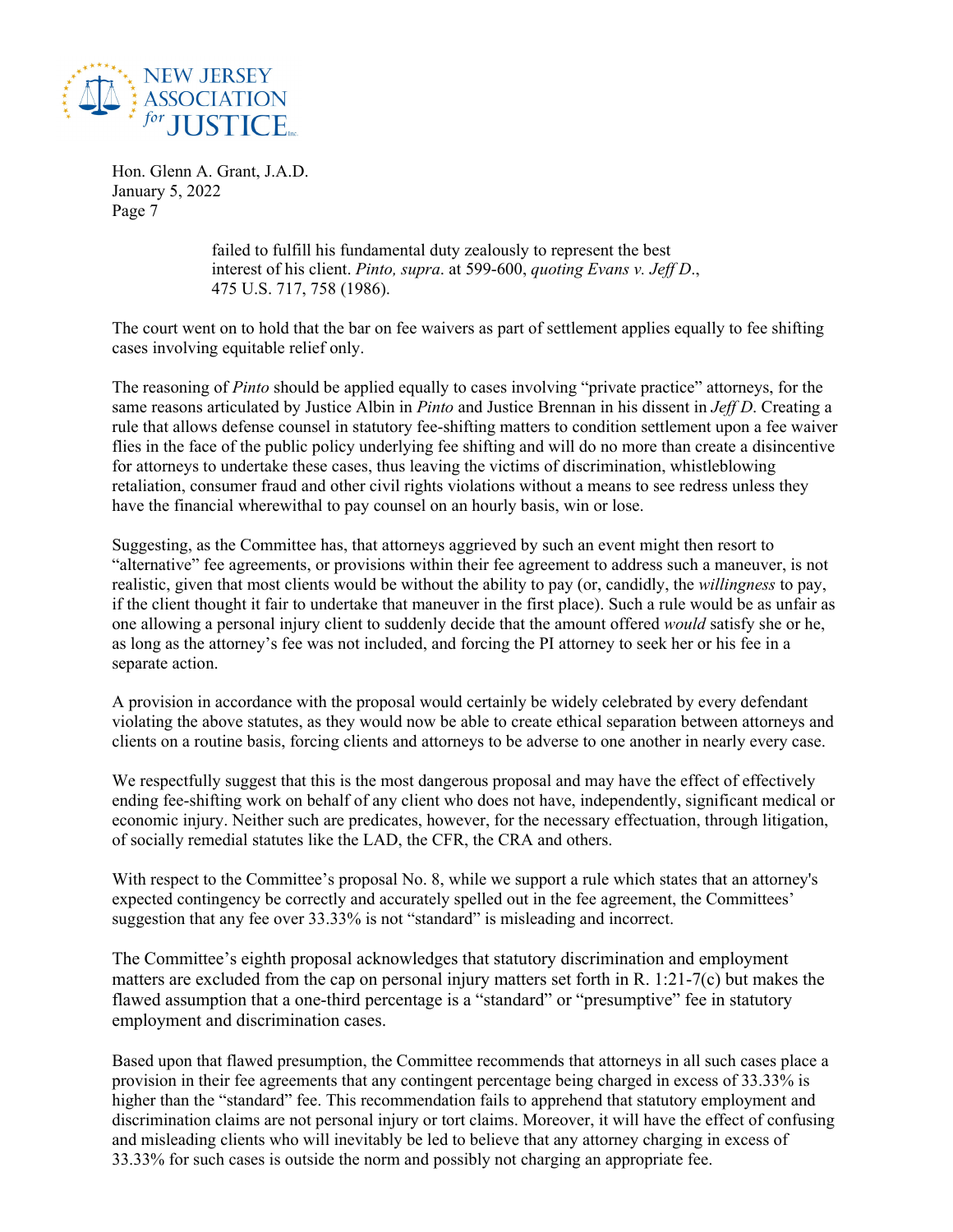

Statutory fee-shifting claims include those arising under the LAD and CEPA, which we will use to demonstrate why the Committee's recommendation is flawed and should be rejected. Both statutes are socially remedial legislation.

The New Jersey Legislature has declared "that practices of discrimination against any of its inhabitants, because of race, creed, color, national origin, ancestry, age, sex, gender identity or expression, affectional or sexual orientation, marital status, familial status, liability for service in the Armed Forces of the United States, disability or nationality, are matters of concern to the government of the State, and that such discrimination threatens not only the rights and proper privileges of the inhabitants of the State, but menaces the institutions and foundations of a free and democratic State. . ." N.J.SA. 10:5-3.

The Legislature has declared "its opposition to such practices of discrimination . . . in order that the economic prosperity and general welfare of the inhabitants of the State may be protected and ensured." Ibid. Our Legislature has recognized and declared that, as the result of discrimination, "people suffer personal hardships, and the State suffers a grievous harm." Ibid. The LAD prohibits discrimination in employment, housing, and places of public accommodation. See N.J.S.A. 10:5-12(a), (f), (g), (h).

"The purpose of CEPA is to provide protection 'to vulnerable employees who have the courage to speak out against or decline to participate in an employer's actions that are contrary to public policy mandates.'" *Stapleton v. DSW, Inc*., 931 F.Supp.2d 635, 638 (D.N.J. 2013)(*quoting Yurick v. State*, 184 N.J. 70, 77 (2005)). At the time of its enactment, CEPA was "the most far reaching 'whistle-blower statute' in the nation." *D'Annunzio v. Prudential Ins. Co. of Am*., 192 N.J. 110, 120 (2007).

Although common law remedies available in tort actions are available to prevailing plaintiffs in LAD and CEPA actions, the causes of action created by the acts are not, primarily, tort-based claims. "Although the LAD provides for compensatory and punitive damages, it is not primarily a tort scheme; rather, its primary purpose is to end discrimination." *Lehmann v. Toys R Us,* 132 N.J. 587, 610 (1993); see also *Abbamont v. Piscataway Twp. Bd. of Educ.,* 138 N.J. 405 (1994) (CEPA is not subject to the Tort Claims Act); *Fuchilla v. Layman* 109 N.J. 319 (1988) (LAD is not subject to the Tort Claims Act); *Tarr v. Ciasulli*, 181 N.J. 70 (2004) (standard for emotional distress damages in LAD action less stringent than that applied to tort based emotional distress claims).

Therefore, the assumption by the Committee that the one-third contingent fee mandated in personal injury actions is "standard" or "presumptive" for statutory fee-shifting actions is simply erroneous and unsupported. Claims arising under such statues are *not* personal injury actions. While we certainly do not diminish the importance of the work performed by attorneys representing plaintiffs in personal injury actions, those cases are distinctly different from the constitutionally derived claims pursued by the victims of discrimination, whistleblowing retaliation and other civil rights violations.

The Committee's proposal that attorneys in statutory fee-shifting cases advise their clients and potential clients that any contingent fee charged in excess of 33.33% is above the "standard" or "presumptive" fee will unnecessarily confuse clients who will immediately have cause to doubt or distrust an attorney they might otherwise choose to represent them in cases that are high risk and legally complex. Such a requirement does not accurately reflect the public policy behind such fee-shifting provisions. There is not and has never been a standard or presumptive fee in such cases. The Committee's recommendation will